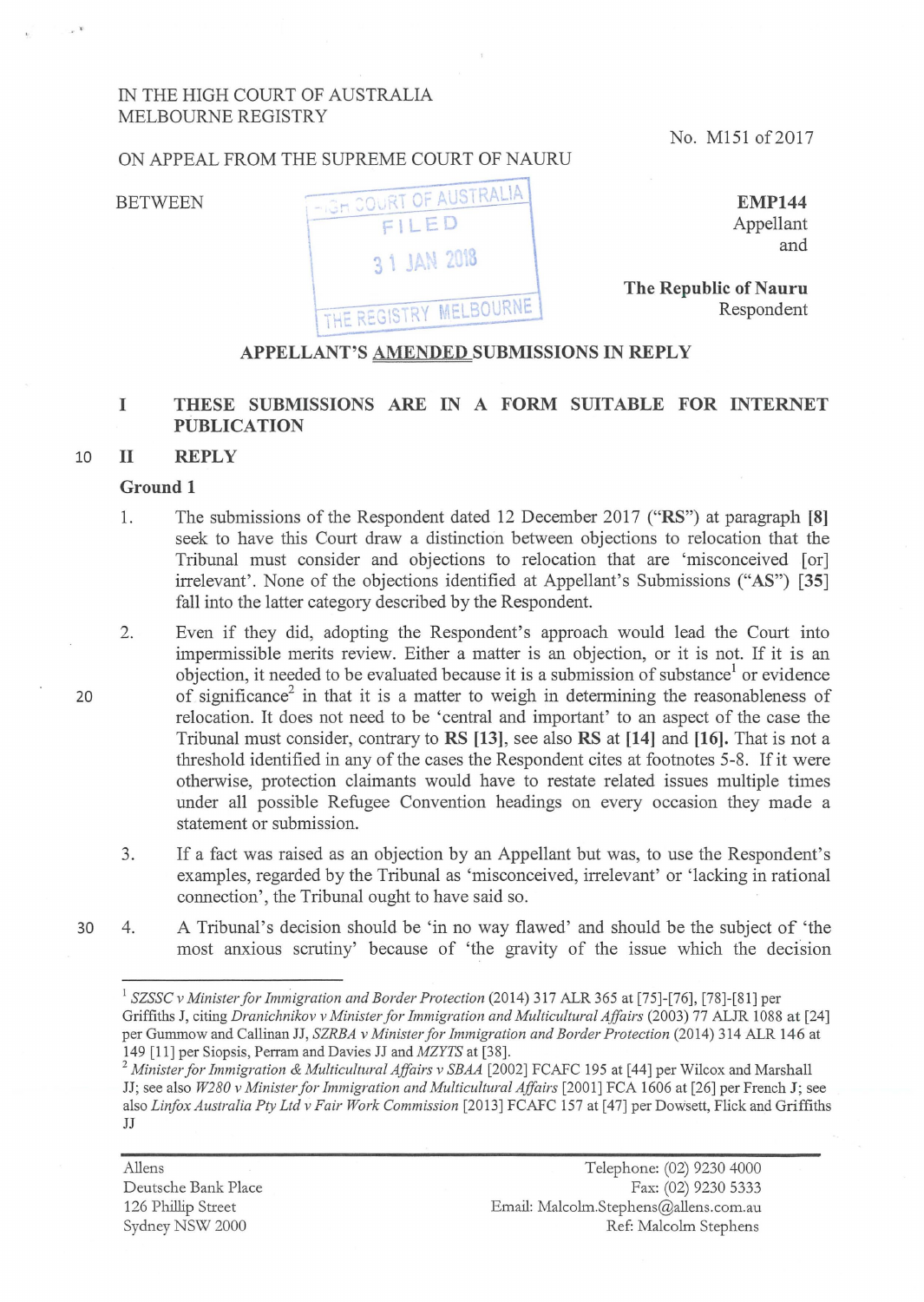determines'.<sup>3</sup> The Tribunal's reasons - what appears in them and what does not - should also be read in light of the expertise of those involved in their drafting. The latitude the Respondent calls for in this Court at  $RS$  [10]-[11]  $-$  a laissez-faire approach  $-$  is illsuited to the Nauruan process, as is the beneficial construction approach set out in *Wu Shan Liang*<sup>4</sup> where the decision-maker was a delegate of the Minister.<sup>5</sup> In this case, the decision-makers are a panel of three<sup>6</sup> highly qualified and experienced<sup>7</sup> specialist refugee law decision makers<sup>8</sup> who were aided by experienced lawyers also with specialist legal expertise.<sup>9</sup> The presiding Member was, at the relevant time, required by law to be a person qualified to be appointed a judge of the Supreme Court of Nauru.<sup>10</sup> Less latitude should be given in these circumstances: 'Eyes should not be so blinkered as to avoid disceming an absence of reasons or reasons devoid of any consideration of a submission central to a party's case', $\frac{1}{1}$  especially because 'more may be expected of experienced and legally qualified members of [a specialist administrative tribunal] who have had the benefit of written submissions filed by experienced legal practitioners'.<sup>12</sup>

5. The Respondent's approach at RS **[15]** and **[18]** appears to elevate the raising of an objection to something like a pleadings exercise. This is contrary to authority.<sup>13</sup> Relocation is not always a live question in refugee protection claim assessments.<sup>14</sup> Once relocation is raised as an issue, a reappraisal of all material put forward by the applicant must be undertaken in light of the reasonable relocation test. See the relevant UNHCR Guidelines.<sup>15</sup>

6. In any event, the second objection was made under a heading 'relocation'.<sup>16</sup> Reading the relevant paragraph makes it plain that the Respondent's attempt at **RS [16]** to have this Court, on appeal, re-interpret a fact which was not in dispute before the Supreme Court, is misplaced. The sentence quoted by the Respondent arises in the following context:

administrative review; and thorough knowledge of UNHCR refugee status guidelines and standards.<br><sup>9</sup> Namely, Craddock Murray Neumann Lawyers Pty Ltd, who are contracted by the Commonwealth of Australia to provide legal services on Nauru *(Plaintiff M68/2015 v Minister for Immigration and Border Protection (2016) 257* CLR 42 at [209]), including to the Appellant see CB 72-112

20

<sup>3</sup>*W375/0IA v Minister for Immigration* & *Multicultural Affairs* (2002) 67 ALD 757 at [16] per Lee, Carr and

Finkelstein JJ<br><sup>4</sup> Minister for Immigration and Ethnic Affairs v Wu Shan Liang (1996) 185 CLR 259 at [30]-[31]<br><sup>5</sup> Ibid. [10]

<sup>&</sup>lt;sup>6</sup> Convention Act s 19<br><sup>7</sup> According to public reports of the Australian government's Refugee and Migration Review Tribunals, each of the Tribunal members in this case had been on an equivalent Australian Tribunal for at least 10 years.

<sup>8</sup>*Refogee Convention Regulations* 2013 (Nr) r 4, which required that each member have at least 2 years' experience in refugee merits review at a tribunal or equivalent level; and proven capacity to conduct

 $10$  Convention Act s 13(2) as at 17 January 2015

<sup>&</sup>lt;sup>11</sup> Soliman v University of Technology, Sydney [2012] FCAFC 146; 207 FCR 277 at [57]<br><sup>12</sup> Linfox Australia Pty Ltd v Fair Work Commission [2013] FCAFC 157; 240 IR 178 at [47]<br><sup>13</sup> S395/2002 v Minister for Immigration and *Ministerfor Immigration and Citizenship v SZQPA* (2012) 133 ALD 292 at [42] per Gihnour J see also the reference to a 'clearly articulated argument', not a pleading, at Dranichnikov v Minister for Immigration and *Multicultural Affairs* (2003) 77 ALJR 1088 at [24]; see also *MZANX v Minister for Immigration and Border Protection* [2017] FCA 307 at [58] per Mortimer J

<sup>&</sup>lt;sup>14</sup> *Minister for Immigration and Border Protection v CRY16* [2017] FCAFC 210 at [86] per Robertson, Murphy and Kerr JJ

<sup>&</sup>lt;sup>15</sup> UNHCR Guidelines on International Protection, "Internal Flight or Relocation Alternative" within the Context of Article  $1A(2)$  of the 1951 Convention and/or 1967 Protocol relating to the Status of Refugees at [8]. For the significance of such guidelines to Nauruan refugee law see the sources at footnote Error! Bookmark not defined. *Refugee Convention Regulations 2013* (Nr) reg 4(c) and the Supreme Court's decision in this case at *YAU011 v Republic* [402017] NRSC 102 at [45]; see also *CRI029 v Republic* [2017] NRSC 75 [49]-[51] and **EMP 144 v Republic [2017]** NRSC 73 [62]

 $^{16}$  CB 118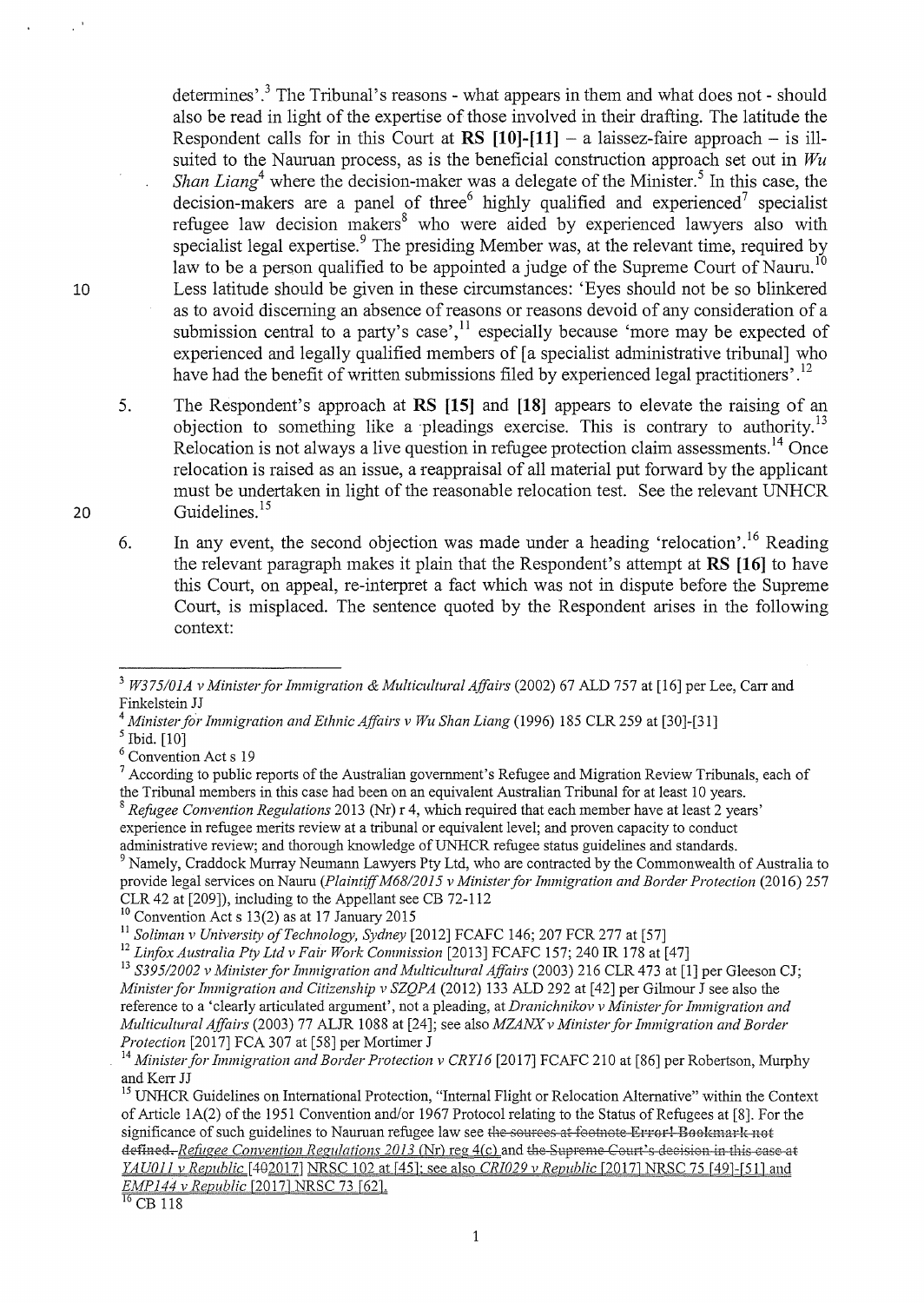In Kathmandu, I am still at risk of harm. The whole time that I was in Kathmandu in 2013, I was in hiding. I hid in a hotel. I cannot hide in Kathmandu forever  $-$  how can I work and have a life?

Read in context, the Appellant was not saying that 'his mere presence in Kathmandu, in his opinion, was "hiding"'. Contrary to the Respondent's submissions, there was a 'protective measure' the Appellant took and that was that he 'hid in a hotel' in Kathmandu.

- 7. The Tribunal found that there was no risk of harm to the Appellant there because 'no harm befell the applicant... in Kathmandu' in the past.<sup>17</sup> This is hardly surprising, given that the Appellant was in hiding in a hotel when he was there. The finding that no harm 'befell' him does not show that he could reasonably relocate there. The Tribunal failed to consider whether he could reasonably relocate when his previous relocation was safe for him because he was in hiding. This consideration is absent from [39]-[41] of the Tribunal's reasons. This was the second objection which the Tribunal did not consider.
	- 8. The Respondent at  $\text{RS}$   $\left[17\right]^{18}$  seeks to elide findings on the absence of persecution on the one hand, with a denial of freedom of expression as part of a reasonableness assessment on the other. The Tribunal dealt with the fonner at **[37]-[38]** and ignored the latter at [39]-[41]. The distinction between these two assessments is highlighted by authority:  $19$  a finding of an absence of persecution is not enough to imply a finding that relocation is reasonable. A denial of basic rights – including freedom of expression as protected in Article 19(2) of the ICCPR  $-$  in a place can make it unreasonable for that individual under the relocation test of the Refugees Convention.<sup>20</sup>
	- 9. The wife's safety was expressly raised as a reason relocation would not be reasonable for the Appellant. The Tribunal needed to consider the nature of that risk to her safety and, consistent with its obligation to establish that relocation was not reasonable.<sup>21</sup> determine whether this made relocation unreasonable for him. The Appellant gave evidence that, three weeks before the Tribunal hearing, his wife was directly threatened with death by a YCL member.<sup>22</sup> The fact that no harm came to the Appellant when he was in hiding in Kathmandu says nothing of the risk to his wife, which risk was a factor to consider on the question of the reasonableness of his relocation.
	- 10. In response to **RS [19b],** the relevant objection to relocation relates to the Appellant's child's safety, not his ability to enrol in school. The Tribunal failed to consider the safety issues for the child that were expressly raised by the Appellant.

# **Ground2**

11. Contrary to **RS [27],** this ground is concerned with the Tribunal hearing and its reasons on this question, and the lack of opportunity the Appellant had to address the Tribunal on what turned out to be the detenninative adverse issue in his case.

10

<sup>&</sup>lt;sup>17</sup> Reasons of the Tribunal at [34], see also [32]<br><sup>18</sup> The Respondent there correctly identifies an error in the citation in AS footnote 50. That footnote should cite CB 36 [20], where the quoted text appears as a standalone paragraph. <sup>19</sup> See AS footnote 55

<sup>&</sup>lt;sup>20</sup> Randhawa v Minister for Immigration, Local Government and Ethnic Affairs [1994] FCA 1253; 52 FCR 437 at 442 per Black CJ, at 450-451 per Beaumont J and at 453 per Whitlam J; see also all the cases cited at James C. Hathaway and Michelle Foster, *The Law of Refugee Status* (Cambridge University Press, 2<sup>nd</sup> ed, 2014) p 333-334 footnote 280 and UNHCR Guidelines on International Protection, "Internal Flight or Relocation Alternative" within the Context of Article 1A(2) of the 1951 Convention and/or 1967 Protocol relating to the Status of Refugees at [28]

<sup>&</sup>lt;sup>21</sup> UNHCR Guidelines on International Protection, "Internal Flight or Relocation Alternative" within the Context of Article 1A(2) of the 1951 Convention and/or 1967 Protocol relating to the Status of Refugees at [33]-[35]  $22$  CB 123, see also the reasons of the Tribunal at [30], which does not deal with this aspect of the claims concerning the Appellant's wife.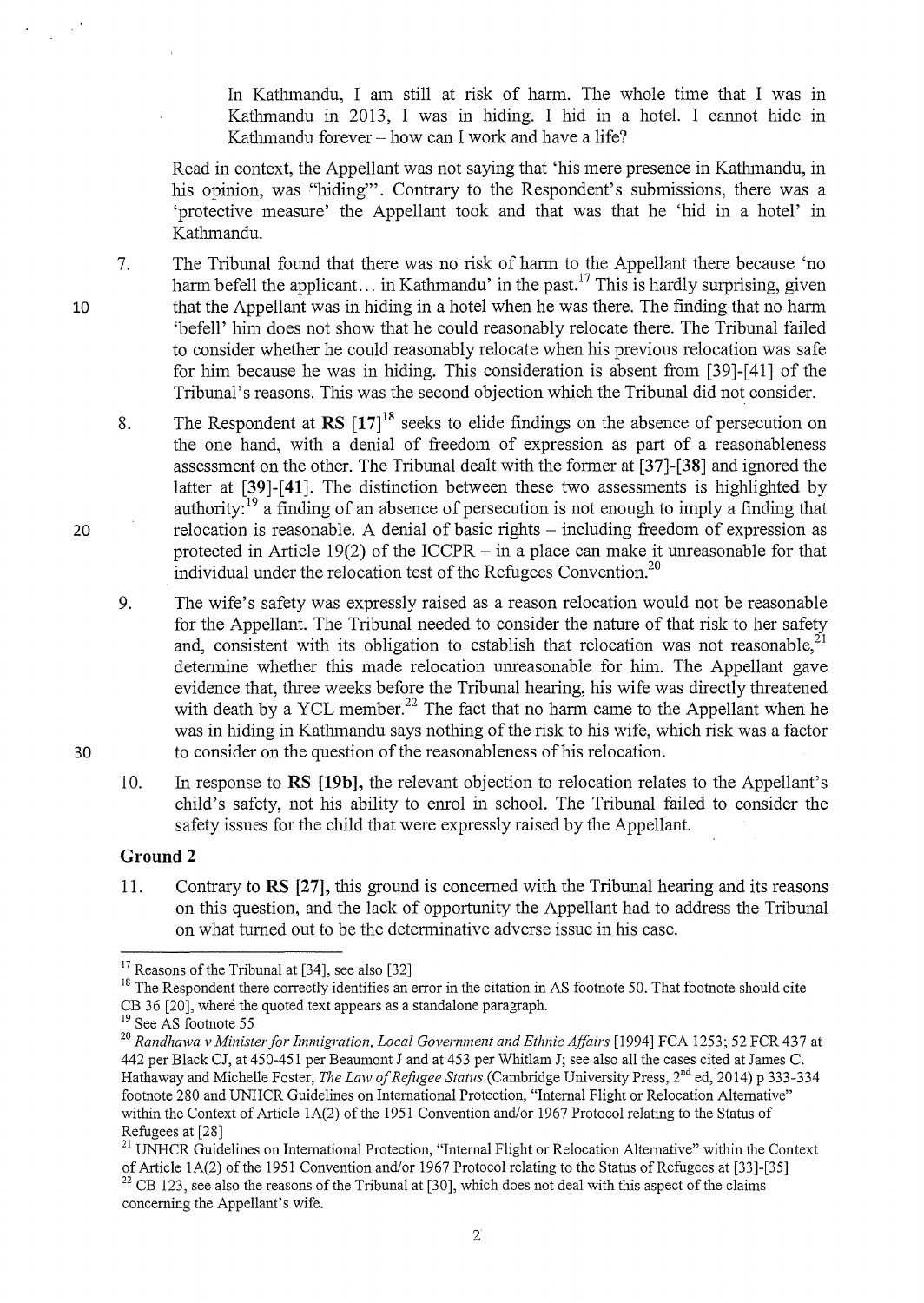- 12. Relocation is not an 'obvious' issue as the Respondent suggests at RS [23], because it is not always a live question in refugee assessments.<sup>23</sup> Its scope is also not obvious unless and until the Tribunal identifies with precision the relocation places to which it would have regard and the reasons those places were safe and were reasonable as places for that individual to relocate.
- 13. The submissions made by the Appellant on this question (including all of those identified at **RS [25])** were submissions made at large and in anticipation of the general issue of relocation. Those submissions could not have guessed at the places to which the Tribunal might regard it as being reasonable for the Appellant to relocate. The Appellant was not put on notice of either: see the extract from the transcript at AS [42]. The failure to give the Appellant an opportunity to respond to those matters was a breach of procedural fairness.

# **Ground** 3<sup>24</sup>

14. The Tribunal did not make its complementary protection assessment 'having regard to my findings of fact above', as occurred in the only case on which the Respondent relies.<sup>25</sup> Instead, it said that 'no arguments as to why the applicant would suffer those various types of harm' were made.

#### **Ground 4**

20

30

40

10

15. There is a significant overlap of issues in this case and the cases of CRI026 and DWN027. We adopt the reply submissions made in those cases to the extent that they deal with issues raised by Nauru which are common to this case and either of those cases.

16. At **RS** [38], the Respondent draws from an individual complaint, in the matter of *Kindler*, decided more than a decade before the same Human Rights Committee's more authoritative General Comment. That earlier formulation adds the 'necessary and foreseeable' gloss. Those additional words, on which the Respondent relies at **RS** [39], make no difference given the facts of this case, but in any event there is no textual support for their addition.

17. Little, if any, weight should be given to any of the views expressed in *BL.* The views do not reveal a process of reasoning on the critical issue of concern to this Court.

- 18. In any event, some of the other 'views' of the Human Rights Committee concluded that the ICCPR provisions were not engaged "[p ]rovided that the author would only be returned to such a location where the State party detennines that adequate and effective protection is available".
- 19. At RS **[44]-[45],** the Respondent seeks to attribute to UNHCR a view supportive of its contentions from a single submission to an Australian inquiry from the Australian office ofUNHCR. The extract on which the Respondent relies is taken out of a context where the UNHCR office also expresses the view that the same proposed amendment gives rise to 'serious concerns' for UNHCR<sup>26</sup> - no such concerns could exist if the proposed law complied with international law. And the quote is ambiguous. The reference to 'existing State practice' could be read as a reference to 'existing State practice' on

<sup>&</sup>lt;sup>23</sup> Minister for Immigration and Border Protection v CRY16 [2017] FCAFC 210 at [86] per Robertson, Murphy and Kerr JJ

<sup>&</sup>lt;sup>24</sup> See RS [28] - [29]

<sup>&</sup>lt;sup>25</sup> Contrast *SZSGA v Minister for Immigration, Multicultural Affairs and Citizenship* [2013] FCA 774 at [15] with the reasons of the Tribunal in this case at [43]-[45]

<sup>&</sup>lt;sup>26</sup> UNHCR Regional Representation in Canberra, Submission No 15 to the Senate Legal and Constitutional Affairs Legislation Committee, Parliament of Australia, *Migration Amendment (Complementmy Protection and Other Measures) Bill2015,* 3 December 2015, 5 [21]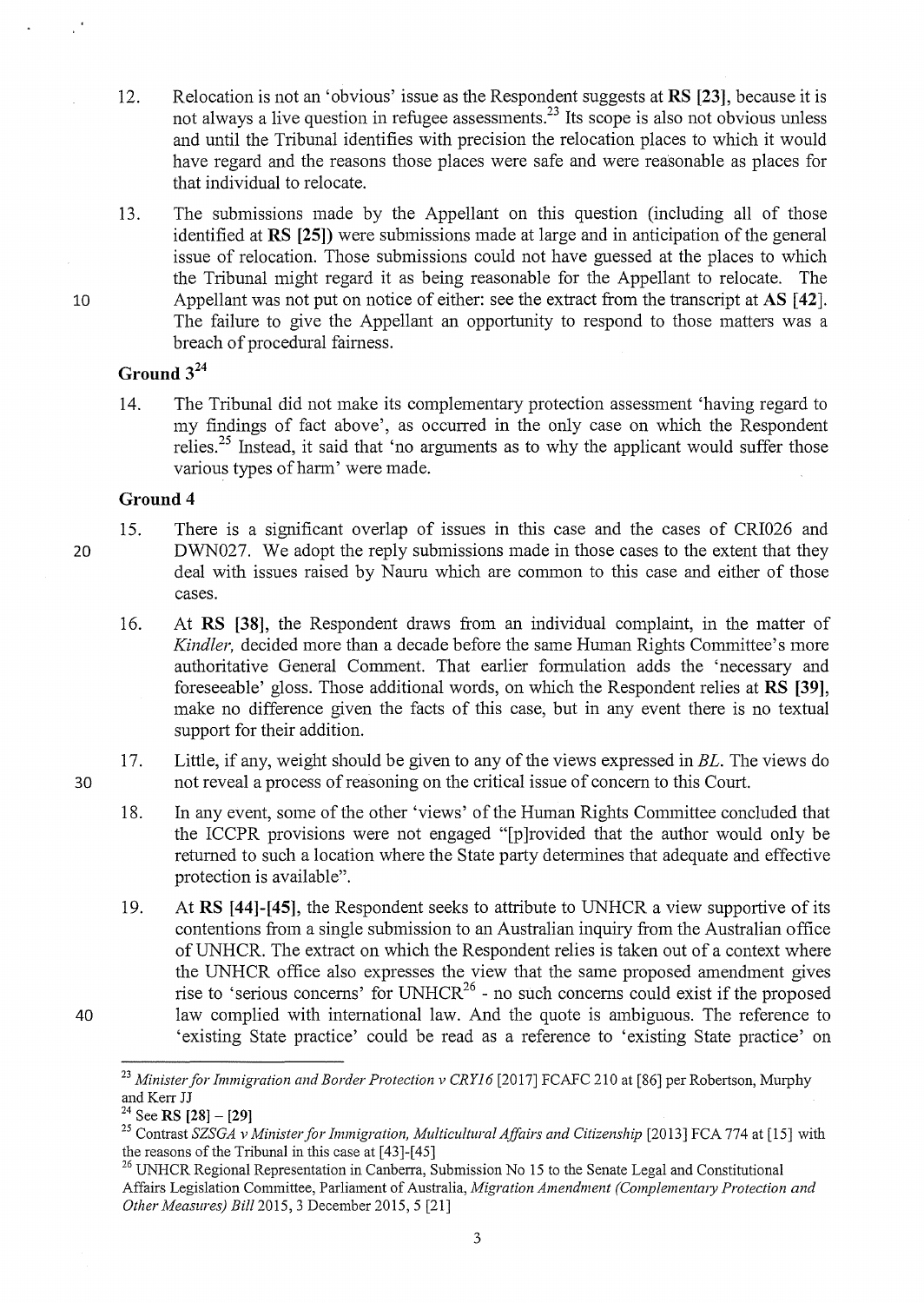reasonable relocation under the Refugees Convention, or it could be read as a reference to the kinds of provisions at footnote  $87$  of the Appellant's primary submissions. Importantly, that 'State practice' is not one Nauru adopted.

20. Little weight should be given to the view of a regional office of UNHCR, especially as there is no established, public opinion of the UN High Commissioner's office on the present question. The central office of UNHCR has expressed a view supportive of the Appellant's position in this case. UNHCR notes that, when detennining a complementary protection claim, the UN Committee on Torture:

> In considering the facts of an individual's case, his personal profile, (e.g. ethnic/political background) will be taken into account as well as the general human rights conditions in the country of origin, but not any internal flight argument. $27$

- 21. At **RS [41}-[42},** the Respondent relies on the ECHR decision in *Sufi and Elmi*  concerning 'subsidiary protection', not 'complementary protection'. 'Subsidiary protection' is a unique term defined by a legal instrument by and for European states.<sup>28</sup> The differences are substantial – some of them were identified at AS footnote 83. The differences are not dealt with at all in the Respondent's submissions.
- 20 22. *Sufi and Elmi* should be read in light of those differences. It did not refer to, let alone consider, the ICCPR or CAT at all. And the European instrument which created 'subsidiary protection' has an express relocation provision. The European Court noted that 'it is a well-established principle that persons will generally not be in need of  $\dots$ subsidiary protection if they could obtain protection by moving elsewhere in their own country'. This says nothing about complementary protection under Nauru's international obligations.
	- 23. The reference in *Sufi and Elmi* to 'international law' on which the Respondent relies at **RS [421** must be read as a reference to the relations between European nations only, not relations between all nations. That is, the Respondent's attempt to extrapolate from the European decision a principle of universal application is at odds with the context in which the relevant comment was made, which context concerned the inter-national law of Europe.
	- 24. At **RS [41},** the Respondent also cites the European decision in *Salah Sheekh.* The relevant paragraph is not concerned with the MOU, ICCPR or CAT, but is concerned with a European variant<sup>29</sup> of Article 7 of the ICCPR. Properly understood, the decision in *Sheekh* supports the Appellant's submission to the effect that Article 7 of the ICCPR does not contain nor imply a relocation test.
	- 25. Contrary to **RS [48(b)]** the Full Federal Court noted in *MZYYL*, that the complementary protection regime enacted in the Australian legislation ''uses definitions and tests different from those refened to in the International Human Rights Treaties". One such difference adopted by the legislature in seeking to codify the ICCPR obligations is the inclusion of an express relocation qualification. There would be no reason for the statutory imposition of an express relocation qualification, not seen in the text of the ICCPR, if one already existed.

10

 $\sim 10^{-4}$  s  $^{-1}$ 

<sup>&</sup>lt;sup>27</sup> Mandal, R., *Protection Mechanisms Outside of the 1951 Convention ("Complementary Protection")*, Legal and Protection Policy Research Services, Department of International Protection, United Nations High Commissioner for Refugees, PPLA/2005/02 (June 2005) at [55]

<sup>&</sup>lt;sup>28</sup> Council Directive 2004/83/EC of 29 April 2004 on minimum standards for the qualification and status of third country nationals or stateless persons as refugees or as persons who otherwise need international protection and the content of the protection granted  $(Directive)$  Art  $2(e)$ 

<sup>&</sup>lt;sup>29</sup> That European variant differs from the ICCPR in that it does not protect against 'cruel' treatment of punishment; see *Salah Sheekh v The Nehterlands* (2007) 45 EHRR 50 at [114]